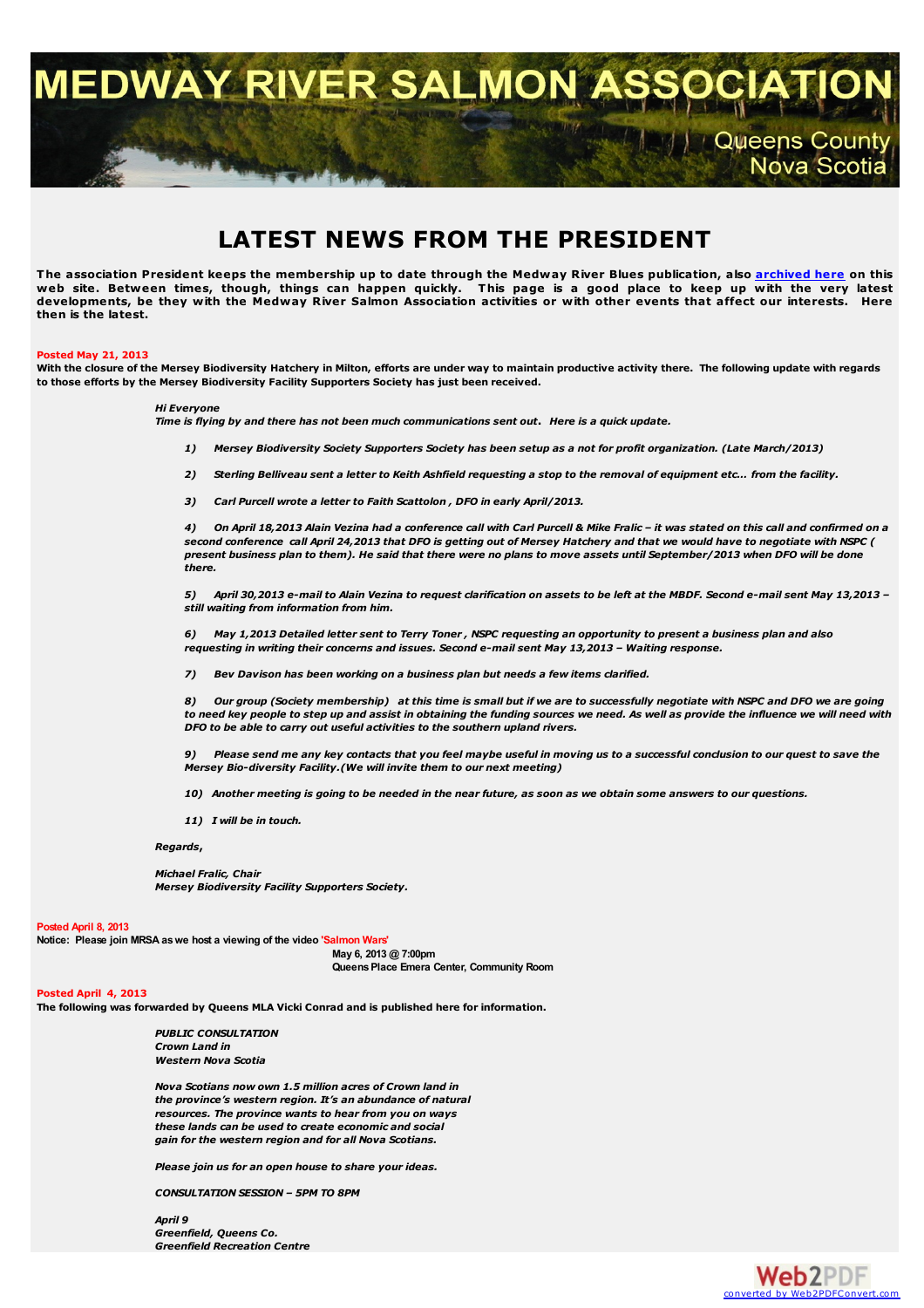#### *5048 Hwy #210*

*To get more information, or submit comments online: www.novascotia.ca/natr*

*To check consultation near you, call toll free: 1-855-814-5832*

*To mail comments, write to: Western Region Crown Land Planning, Department of Natural Resources, PO Box 698, Halifax, NS, B3J 2T9*

#### **Posted March 4, 2013**

Shelburne Harbour in Shelburne County has become a source of aquaculture controversy having been exposed to the long term presence and growth of a number of open-pen sites. Local resident, Herschel Specter, has picked up the gauntlet, fighting the issue in the courts and the media. With others, he formed the Friends of [Shelburn](http://friendsofshelburneharbour.org/) Harbour. At the end of 2012 he began to write a series of letters outlining the specifics of his many concerns. The letters contain a wealth of statistics which he ably presents to show that things as stated by government and industry sources are not what they might seem. [Click](http://medwayriversalmonassociation.org/aquaculture/HerschellSpecterLetters.html) here to read **his series of informative letters, also available via our [Aquaculture](http://medwayriversalmonassociation.org/aquaculture/aquaculture.html) page.**

#### **Posted March 2, 2013**

The Atlantic Salmon Federation has now published its final report on the feasinility of a commercial closed containment salmon farming facility. See it [here](http://medwayriversalmonassociation.org/aquaculture/ClosedContainmentReport.pdf), **also available from our [Aquaculture](http://medwayriversalmonassociation.org/aquaculture/aquaculture.html) page.**

#### **Posted February 28, 2013**

MRSA was profiled in this week's Queens County Advance for our activities in relation to trout stocking. See [here](http://medwayriversalmonassociation.org/news/Advance26Feb2013.pdf) on our "In The [News](http://medwayriversalmonassociation.org/news/inthenews.html)" page.

#### **Posted February 19, 2013**

**The draft minutes of the January 29, 2013, meeting are now posted on out [Membership](http://medwayriversalmonassociation.org/membership/membership.html) page.**

#### **Posted February 3, 2013**

The following has been received from the Nova Scotia Salmon Association and is posted here for information.

*To: NSSA Board; NSSA Members; NSSA Affiliates; Flies & Lies List*

#### *Hi Folks,*

The Regulations Respecting the Possession of Live Fish will be effective April 1st, 2013. For Background Info, FAO's and the new regulations please refer to the *Inland Fisheries website links below.*

*Live Fish Possession Regulations:*

*Backgrounder and FAQ's:*

*<http://www.gov.ns.ca/fish/sportfishing/ais/FCRA-QandA.pdf>*

*Regulations Respecting the Possession of Live Fish:*

*<http://www.gov.ns.ca/fish/sportfishing/ais/OIC-2012-356-Live-fish.pdf>*

There has also been changes under the Maritime Provinces Fishery Regulations <http://laws-lois.justice.gc.ca/eng/regulations/SOR-93-55/> in regard to what may *be used as bait.*

#### *General Bait Provisions*

*18. No person shall use as bait, or possess for use as bait, in a province any*

*(a) live or dead*

*(i) bass, bullhead, sunfish, white perch, yellow perch or other spiny fin-rayed fish,*

- *(ii) goldfish or other carp, or*
- *(iii) chain pickerel; or*
- *(b) live fish that was not taken in that province.*

*SOR/2001-452, s. 7.*

*Thanks to the good folks at Inland Fisheries for enacting these regulations.*

*Cheers,*

*Larry Shortt*

#### **Posted January 30, 2013**

A general meeting took place on the evening of January 29, 2013, at the Charleston fire hall. To see President Horace MacPherson's report which he presented **at that meeting, click [here.](http://medwayriversalmonassociation.org/presidentsnews/MRSA2013Jan29PresReport.pdf)**

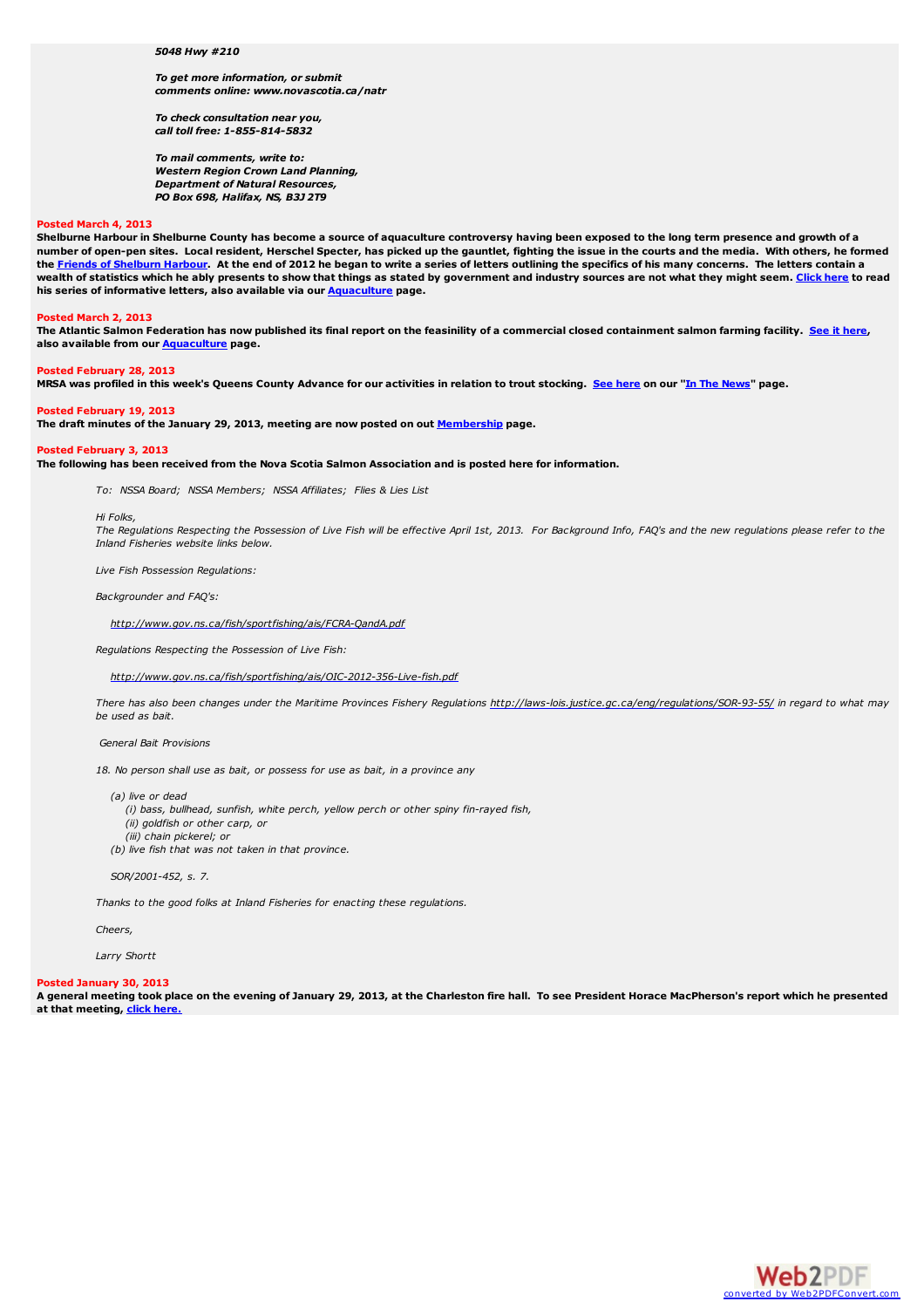

**MRSA EXECUTIVE MEMBERS ARE ATTENTIVE AS PRESIDENT HORACE MacPHERSON PRESENTS HIS REPORT AT THE MEETING. CLICK ON THE PICTURE TO SEE A SHORT VIDEO CLIP OF THE MEETING.**

#### **Posted January 9, 2013**

MEMBERSHIP DRIVE:I would like to thank all our members for the great year we had in 2012. Several members were involved in taking environment courses, culvert assessment, invertebrate training, liming the brooks to help with acid rain, and water quality training. Now, we are better prepared to start to consolidate this information, and with the help of a professional, we look to develop a program and written report that will be accepted by the scientific **community.**

The need to integrate multiple aspects of an ecosystem, in recovery initiatives, is becoming increasingly clear and should involve multiple species in order to **address longer term species at risk.**

Moving forward in 2013, the Medway River Salmon Association has a great opportunity to help our river begin recovering from acid rain and target endangered/threatened species in our watershed area. This project could successfully be used as a multi-year project.

**We also have several openings that we need volunteers for:**

- **a. membership coordinator**
- **b. special projects (hatchery and endangered species projects)**
- **c. Adopt-a-highway coordinator – Mill Village to Greenfield**

Remember, this is your river that will be passed down to your children and to their children, hopefully, for years to come.

**Yours in Stewardship…. Horace Macpherson, President MRSA**

## **CLICK HERE FOR FURTHER DETAILS AND FOR A [MEMBERSHIP](http://medwayriversalmonassociation.org/presidentsnews/MembershipDrive2013.pdf) RENEWAL FORM**

## **Posted January 7, 2013**

The minutes of the November 13, 2012, general meeting are now published on our membership page, or click here to view [directly](http://medwayriversalmonassociation.org/membership/mrsa_minutes Nov 2012.pdf).

#### **Posted January 7, 2013**

**Past and Present:**



**Darrell Tingley (Rt.), Past President, was presented with a plaque by Horace MacPherson, current President, in appreciation of Darrell's 5 years as President of the Medway River Salmon Association.**

**Darrell was a founding member of the Assoc. and has worked tirelessly over the years, dedicating his time to the conservation, protection and enhancement of Atlantic salmon, trout and their habitat.**

**Some of the projects that were set in motion during Darrell's tenure were: liming; installation of incubator boxes; restocking; adipose fin clipping; and, fish friends. These continue to be ongoing projects.**

**Members present at the November 2012 meeting expressed appreciation for all of Darrell's work!**